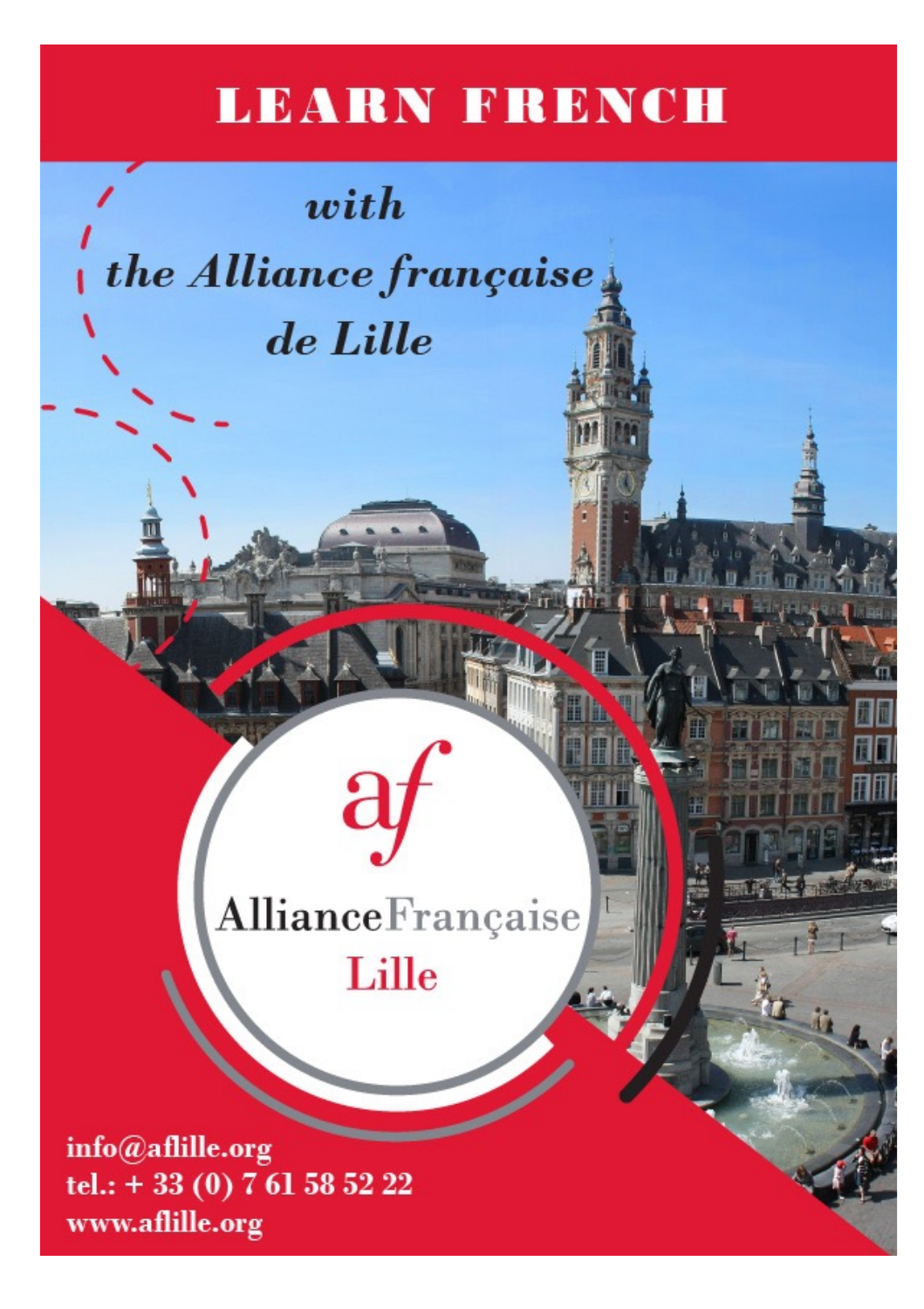### **Group Classes (from 4 to 12 people)**

#### **French for Foreigners (FLE)**

| <b>Beginners / Intermediates</b> |                             | AO/AI/A2                                   |                 |
|----------------------------------|-----------------------------|--------------------------------------------|-----------------|
| <b>Type of course</b>            | Number of<br>hours training | <b>Planning</b>                            | Price*/<br>week |
| Daytime course                   | $7h30$ /week                | 3 half-days /week<br>French language (FLE) | $80 \in$        |
| <b>Evening course</b>            | 4h/week                     | 2 evening/week<br>French language (FLE)    | $44 \in$        |

| Independants / Advanced / Experts  B1 / B2  C1 / C2 |  |  |  |
|-----------------------------------------------------|--|--|--|
|-----------------------------------------------------|--|--|--|

| <b>Type of course</b> | Number of<br>hours training | <b>Planning</b>                                 | Price*          |
|-----------------------|-----------------------------|-------------------------------------------------|-----------------|
| Daytime course        | 5h/week                     | 2 half-days/week<br>French language (FLE)       | $55 \in /$ week |
| <b>Evening course</b> | 2h to 4h/week               | 1 or 2 evening(s)/week<br>French language (FLE) | $11 \in /$ hour |

\* *« Loyalty » Discount: if you register before the end of the previous session: -5% for a 2nd and 3rd registration, -10% from 4th registration*

| <b>Optional Workshops</b> |                                                             |                           |                 |  |
|---------------------------|-------------------------------------------------------------|---------------------------|-----------------|--|
| Level                     | <b>Type of workshop</b>                                     | <b>Number of</b><br>hours | <b>Planning</b> |  |
| All levels:<br>A0 > C2    | <b>Phonetics</b> workshop                                   | $1h30$ /week              | $15 \in$        |  |
| <b>B1-B2-C1</b>           | <b>Grammar</b> workshop<br>(written and oral comprehension) | 2h30/week                 | $25 \in$        |  |

 *Registration for the entire session*

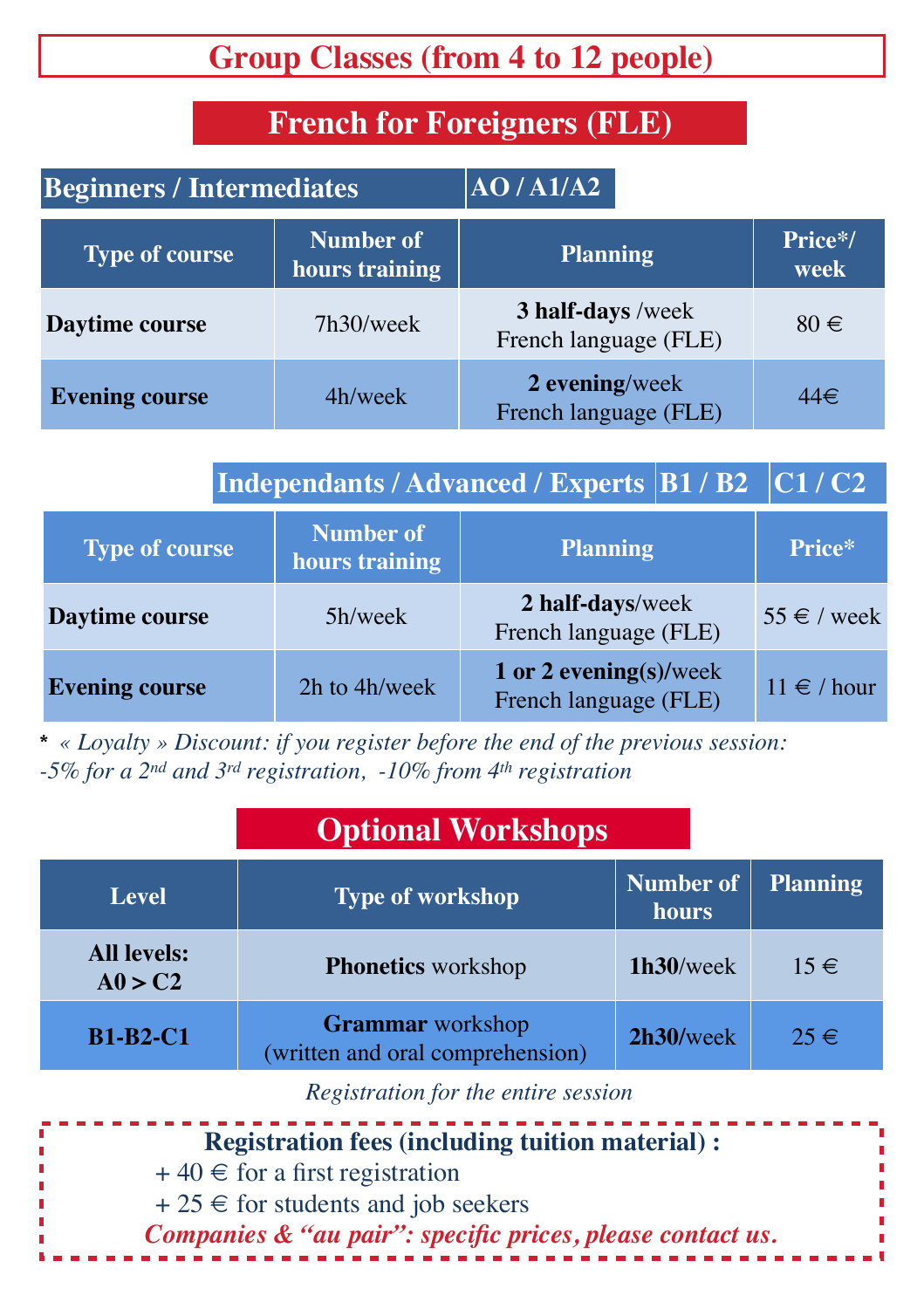#### **Training for DELF-DALF and TCF**

*10h of training including a mock exam: 4 x 2h30*

| DELF/<br><b>DALF</b> | <b>Training at AF</b><br><b>Lille</b><br>(month/day) | <b>Prices</b> | <b>Registration</b><br>period at « La<br>$ComUE*$ | Days of exam at<br>« La ComUE »<br>(month/day) |
|----------------------|------------------------------------------------------|---------------|---------------------------------------------------|------------------------------------------------|
| <b>B1 B2 C1</b>      | from 11/13 to 12/8                                   | $110 \in$     | from $11/1$ to $11/8$                             | from $12/9$ to $12/20$                         |
| <b>B1 B2</b> C1      | from $1/13$ to $2/6$                                 | $110 \in$     | from $1/8$ to $1/16$                              | from $2/10$ to $2/17$                          |
| <b>B1 B2 C1 C2</b>   | from 4/3 to 4/27                                     | $110 \in$     | from $4/3$ to $4/10$                              | from $5/17$ to $6/2$                           |
| <b>DELF</b> Pro      |                                                      |               |                                                   |                                                |
| A1, A2, B1           | from $10/21$ to $11/22$                              | $110 \in$     |                                                   | from $10/1$ to $10/8$ from $11/23$ to $11/24$  |
| A1, A2, B1           | from $4/3$ to $4/27$                                 | $110 \in$     | from $4/19$ to $4/27$                             | from $5/21$ to $5/22$                          |

*In Lille, the DELF-DALF examinations take place at « La [ComUE](http://www.cue-lillenorddefrance.fr/sites/default/files/telechargement/international/calendrierdelf_dalf_2016-17.pdf) ». Information at : [www.cue-lillenorddefrance.fr](http://www.cue-lillenorddefrance.fr)*

| TCF<br>all levels | on demand | $110 \in$ 1 exam per month 1 exam per month |  |
|-------------------|-----------|---------------------------------------------|--|
|                   |           |                                             |  |

*The TCF is organized by [ComUE](http://www.cue-lillenorddefrance.fr/sites/default/files/telechargement/international/calendrierdelf_dalf_2016-17.pdf) or by [E2LF](http://e2lf.fr/)*

| <b>One-to-one Classes / Semi-private Classes</b> |                              |                    |                   |                          |
|--------------------------------------------------|------------------------------|--------------------|-------------------|--------------------------|
| <b>Type of</b><br>course                         | Number of<br><b>students</b> | Number of<br>hours | Price per<br>hour | 10 hours<br>prepaid pack |
| <b>One-to-one</b>                                |                              | On demand          | $50 \in$          | $450 \in$                |
| Semi-private                                     | $\mathcal{D}_{\mathcal{A}}$  | On demand          | $25 \in$          | $220 \in$                |
| Mini-group                                       |                              | On demand          | $17 \in$          | $150 \in$                |

## **The « Rendez-vous » of the Alliance Française de Lille**

| <b>Type of course</b>                               | <b>Location</b>                       | <b>Planning</b>                  | <b>Price</b> |
|-----------------------------------------------------|---------------------------------------|----------------------------------|--------------|
| « BLABLA CAFE »<br>Conversation in French           | Alliance Française<br>de Lille        | 1:30 to 2:30pm<br>every Thursday | Free         |
| <b>Cultural visits</b>                              | See the program                       | On Friday<br>afternoon           | Variable     |
| <b>International lunch</b><br>« Auberge espagnole » | <b>Alliance Française</b><br>de Lille | 1 lunch/session                  | Free         |